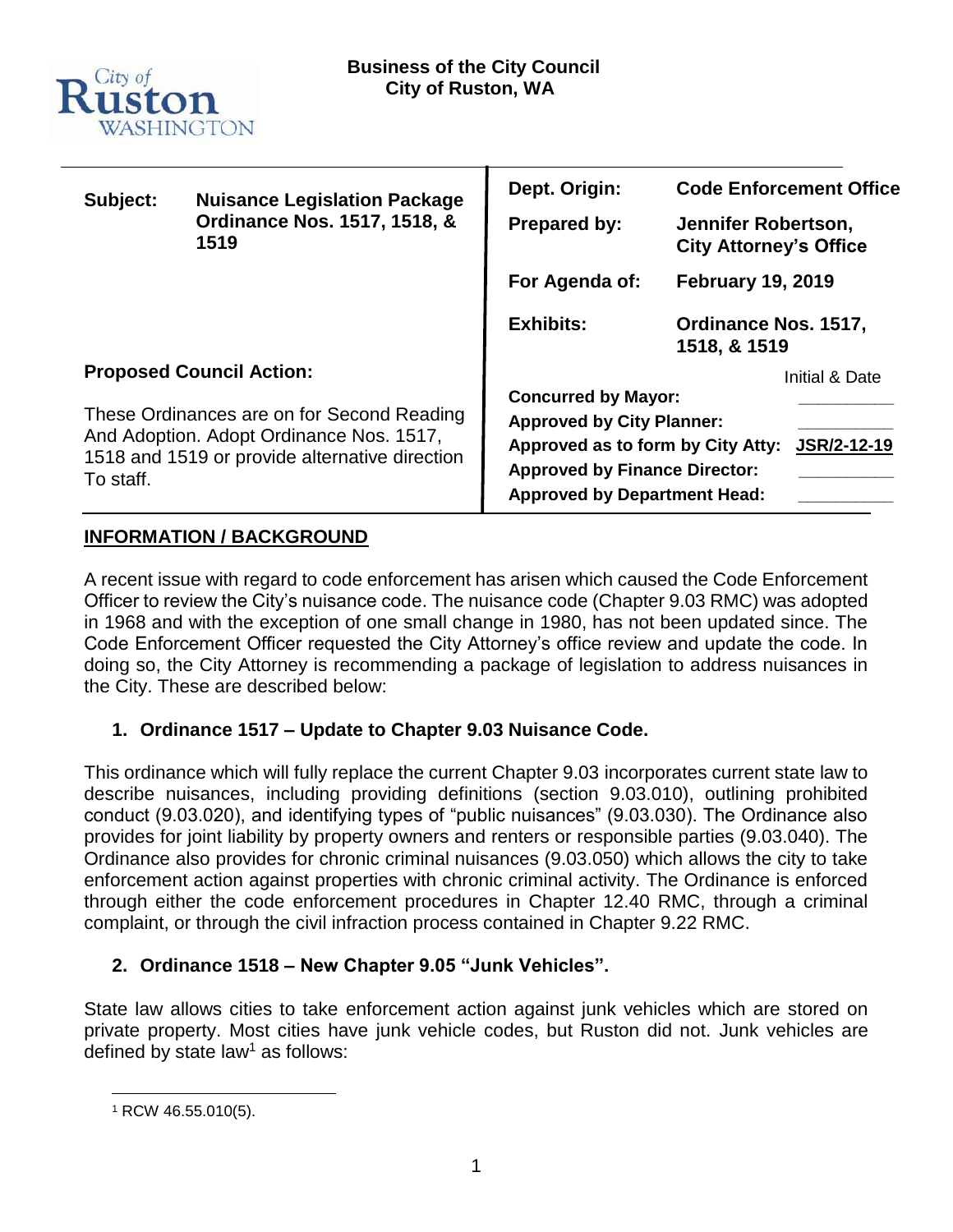A vehicle meeting at least three (3) of the following requirements:

1. Is three (3) years old or older;

2. Is extensively damaged, such damage including, but not limited to any of the following: A broken window or windshield or missing wheels, tires, motor or transmission;

3. Is apparently inoperable;

4. Has an approximate fair market value equal only to the approximate value of the scrap in it.

This definition is adopted in RMC 9.05.020. There are exemptions to this definition. RMC 9.05.040. Vehicles meeting this definition are declared a public nuisance (9.05.030) and the City may require their removal. RMC 9.05.050. This code is enforced using the code enforcement procedures in Chapter 12.40 RMC, filing a criminal citation or issuing a civil infraction (Ch. 9.22 RMC).

# **3. Ordinance 1519 – New Chapter 9.09 – Litter Control.**

While the City has provisions regarding how solid waste is to be stored for pick up, etc. in Title 6, it does not have a general litter code. A new chapter 9.09 RMC provides for additional tools for enforcement for litter in public places, parks, private property, etc. The chapter prohibits littering in public places (9.09.030) and requires litter to be placed into receptacles (9.09.040). The ordinance also prohibits littering in parks (9.09.050) or in lakes, ponds, streams, fountains, etc. (9.09.060). The ordinance provides a tool for enforcement against trucks that are causing litter (9.09.070) and for litter thrown from vehicles (9.09.080). This ordinance prohibits sweeping litter into gutters and requires merchants to keep their sidewalks free of litter. (9.09.090). The ordinance also prohibits keeping litter on private property. (9.09.100). Finally, the chapter also prohibits the posting of notices on public facilities. (RMC 9.09.110). This chapter is enforced using the code enforcement procedures in Chapter 12.40 RMC, filing a criminal citation or issuing a civil infraction (Ch. 9.22 RMC).

# **FISCAL CONSIDERATION**

None.

# **RECOMMENDATION / MOTION**

These Ordinances are on for Second Reading and Adoption. The Motions for each ordinance are listed below.

# **Ordinance #1517 – Nuisance Code:**

MOTION: I move adoption of Ordinance #1517 updating the City's Nuisance Chapter 9.03 by repealing and replacing the same, adopting new sections 9.03.010, 9.03.030, 9.03.030, 9.03.040, 9.03.050, 9.03.060, and 9.03.070, incorporating the code enforcement procedures contained in Chapter 12.40 RMC for use in enforcement of nuisances.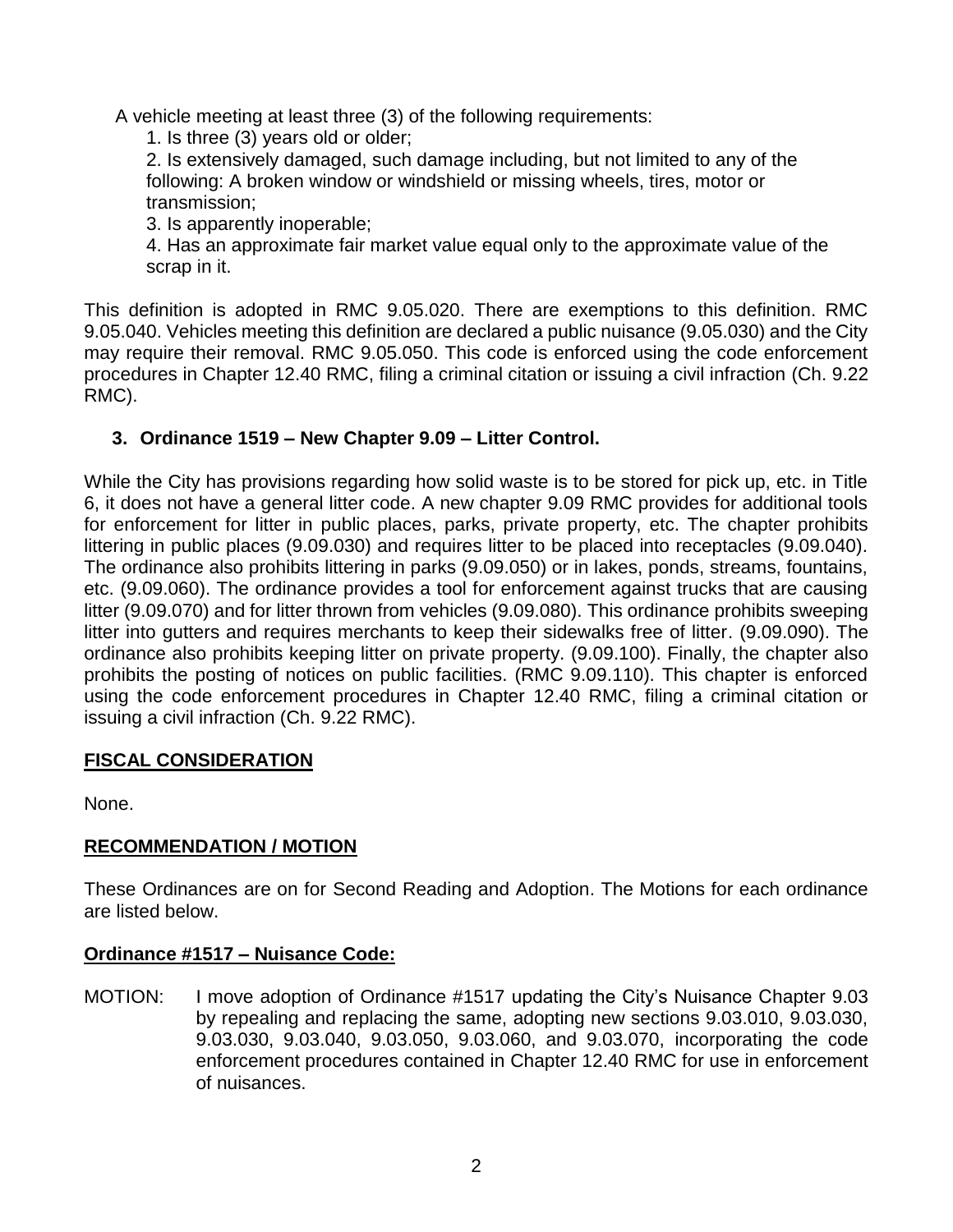## **Ordinance #1518 – Junk Vehicles:**

MOTION: I move adoption of Ordinance #1518 relating to removal of junk vehicles from private property, declaring junk vehicles to be nuisances and unlawful, defining junk vehicles, describing the procedure for issuance of notices of violation to the property owner and owner of the vehicle, hearing, abatement, imposition of civil penalties and collection of penalties, adding a new Chapter 9.05 to the Ruston Municipal Code.

## **Ordinance #1519 – Litter Control:**

MOTION: I move adoption of Ordinance #1519 creating a new Chapter 9.09 in the Ruston Municipal Code regarding litter control to ensure the health, welfare and cleanliness of the city and creating regulations and enforcement procedures to ensure the same.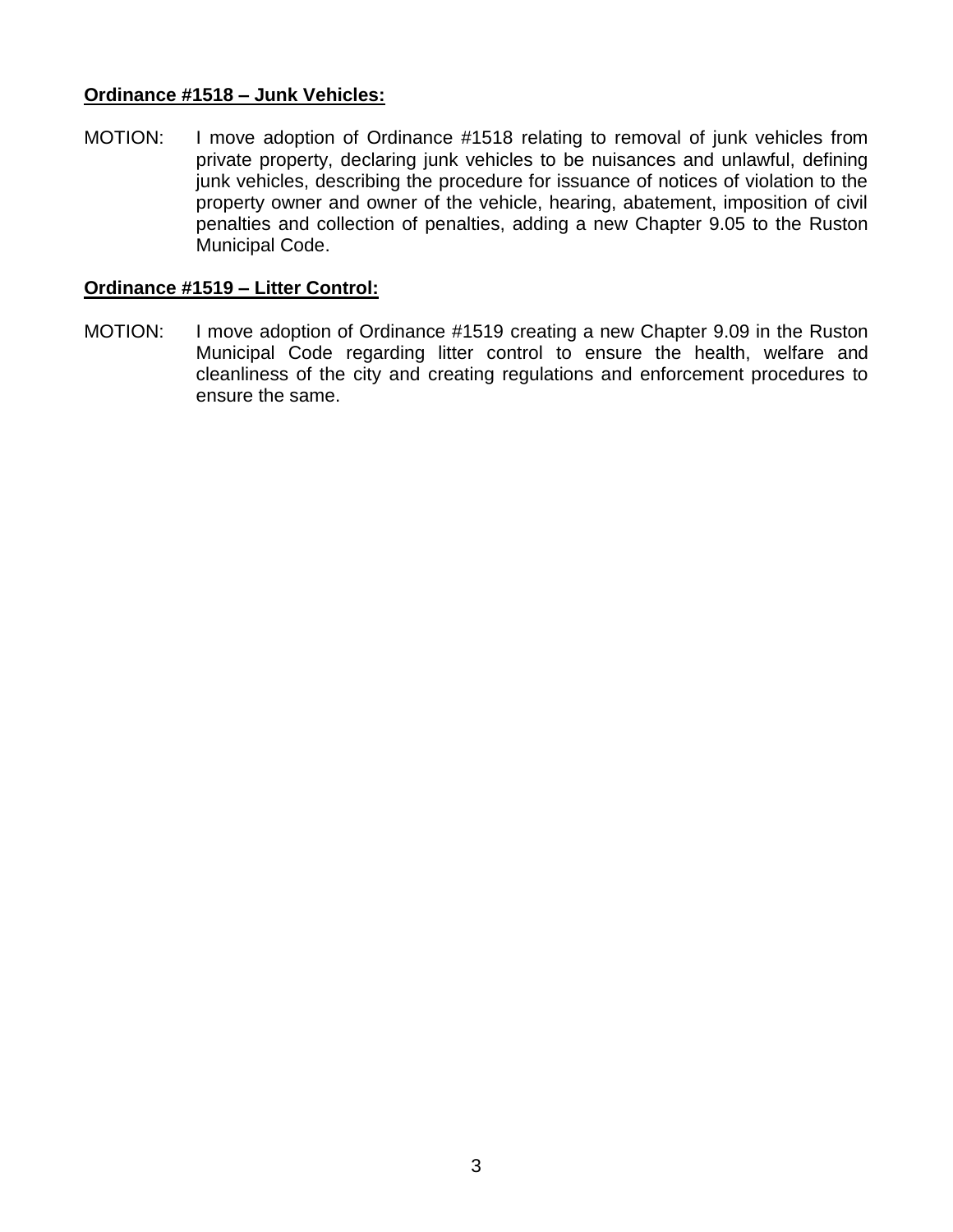#### **ORDINANCE NO. 1518**

**AN ORDINANCE OF THE CITY OF RUSTON, RELATING TO REMOVAL OF JUNK VEHICLES FROM PRIVATE PROPERTY, DECLARING JUNK VEHICLES TO BE NUISANCES AND UNLAWFUL, DEFINING JUNK VEHICLES, DESCRIBING THE PROCEDURE FOR ISSUANCE OF NOTICES OF VIOLATION TO THE PROPERTY OWNER AND OWNER OF THE VEHICLE, HEARING, ABATEMENT, IMPOSITION OF CIVIL PENALTIES AND COLLECTION OF PENALTIES, ADDING A NEW CHAPTER 9.05 TO THE RUSTON MUNICIPAL CODE, INCLUDING THE FOLLOWING SECTIONS 9.05.010 (PURPOSE), 9.05.020 (DEFINITIONS), 9.05.030 (PUBLIC NUISANCE DECLARED), 9.05.040 (EXEMPTIONS), 9.05.050 (ABATEMENT AND REMOVAL OF JUNK VEHICLES ON PRIVATE PROPERTY), 9.05.060 (VIOLATION–PENALTY), AND 9.05.070 (RULES AND PROCEDURES), INCORPORATING THE CODE ENFORCEMENT PROCEDURES CONTAINED IN CHAPTER 12.40 RMC FOR USE IN ENFORCEMENT OF UNLAWFUL JUNK VEHICLES, AND ESTABLISHING AN EFFECTIVE DATE.** 

WHEREAS, the presence of public nuisances has a detrimental effect on the health safety

and welfare of the community; and

WHEREAS, the presence of junk or inoperable vehicles on either public or private property

within the City present inherent safety and health concerns; and

WHEREAS, an exemption from the application of this ordinance for an individual's personal vehicle restoration of up to two vehicles on property is appropriate because such use is reasonably associated with the primary use of property; and

WHEREAS, no exemption is available for vehicle restoration on vacant property, as such activity is either not associated with any primary use of the property, or in those zones where vehicle restoration is allowed, the necessary facilities must also be available for restoration to take place; and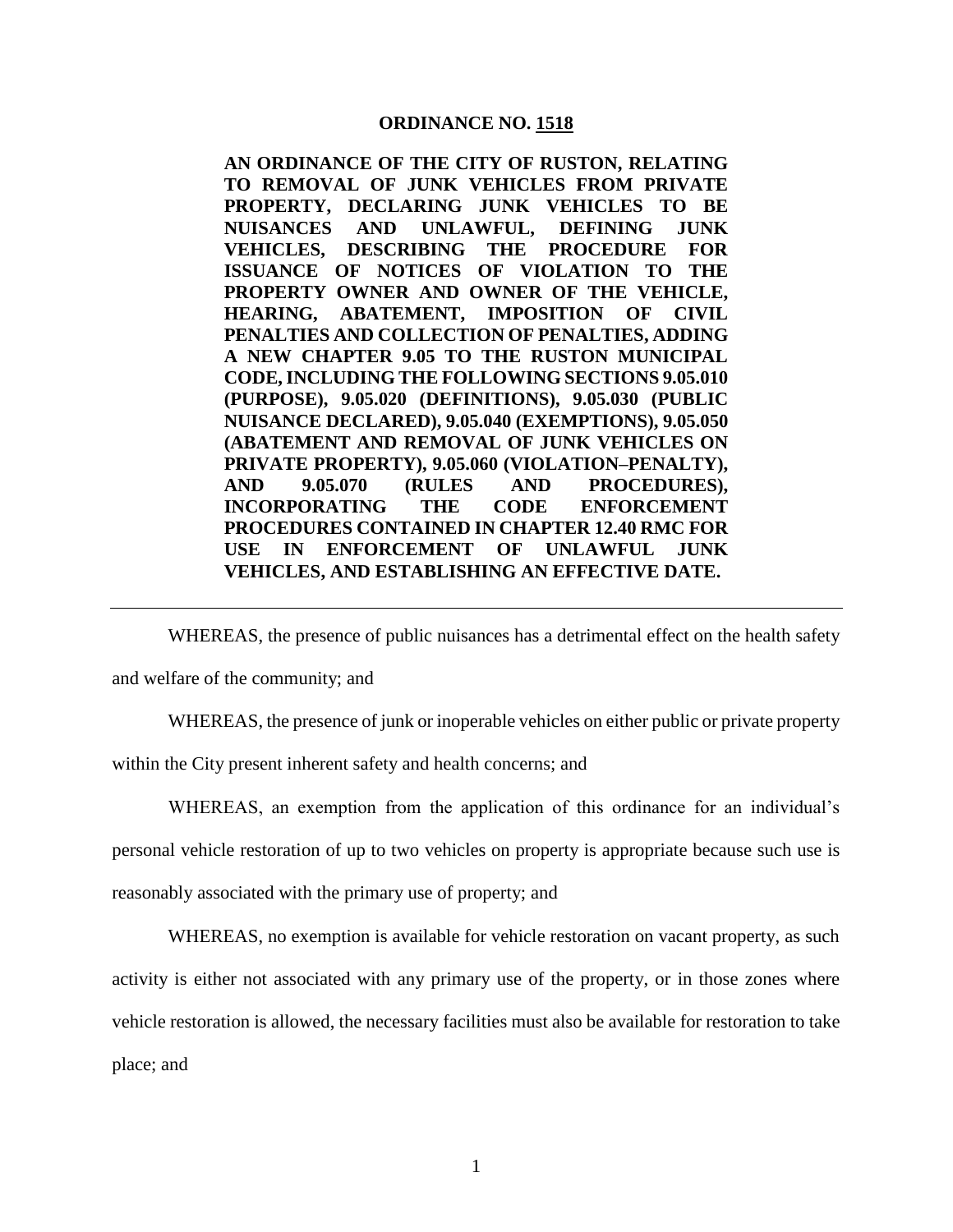WHEREAS, the legislature of the State of Washington allows cities to abate abandoned or junk vehicles as nuisances, in accordance with RCW 46.55.240; and

# WHEREAS, RCW 46.55.240 requires that the City include certain statutory provisions in any local ordinance; and

WHEREAS, the City Council finds that it is in the public interest to create a junk vehicle

ordinance for use in cleaning up the City and removing nuisances and enforcing its codes; and

WHEREAS, on February 5, 2019, the City Council held first reading of this ordinance; and

WHEREAS, on February 19, 2019, the City Council held the second reading of this

Ordinance and adopted this Ordinance during its regular meeting; **NOW, THEREFORE**

# **THE CITY COUNCIL OF THE CITY OF RUSTON DOES HEREBY ORDAIN AS FOLLOWS:**

Section 1. A new Chapter 9.05 RMC entitled "Junk Vehicles" is added to Title 9 of the

Ruston Municipal Code to read as follows:

### **Chapter 9.05**

### **JUNK VEHICLES**

Sections:

- 9.05.010 Purpose.
- 9.05.020 Definitions.
- 9.05.030 Public nuisance declared.
- 9.05.040 Exemptions.
- 9.05.050 Abatement and removal of junk vehicles on private property.
- 9.05.060 Violation Penalty.
- 9.05.070 Rules and procedures.

### **9.05.010 Purpose.**

The purpose of this chapter is to preserve the character and safety of the city's neighborhoods by eliminating as nuisances, junk vehicles from private property, and to provide procedures for the removal of junk vehicles as authorized by RCW 46.55.240.

### **9.05.020 Definitions.**

For the purposes of this chapter, the following words shall have the following meaning: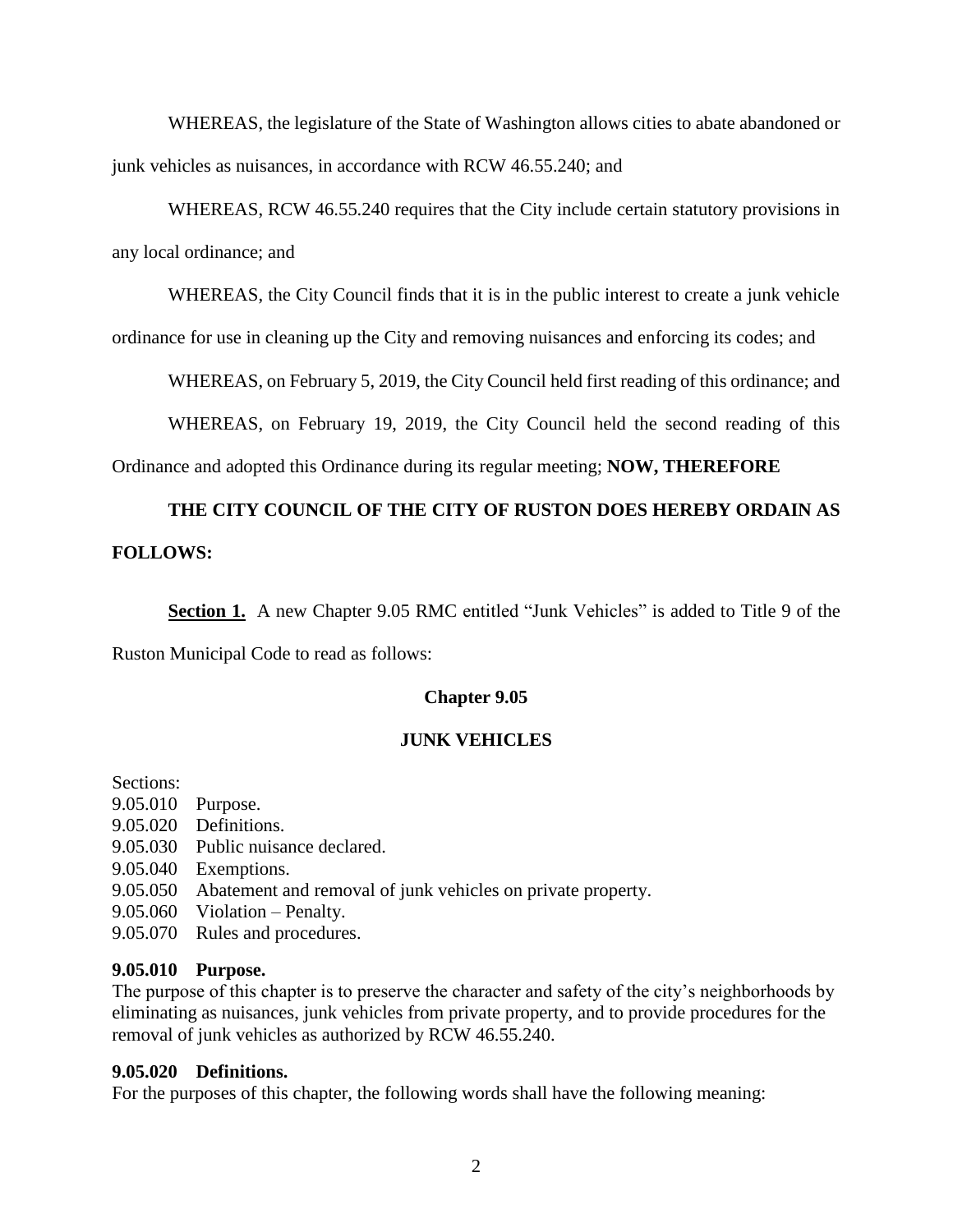*Director* means the director of the department in charge of code enforcement or his or her designee or any designated alternate who is empowered by ordinance or by the mayor to enforce this chapter including assigned code enforcement officials.

*Junk vehicle* means a vehicle meeting at least three (3) of the following requirements: (RCW 46.55.010(5))

1. Is three (3) years old or older;

2. Is extensively damaged, such damage including, but not limited to any of the following: A broken window or windshield or missing wheels, tires, motor or transmission;

3. Is apparently inoperable;

4. Has an approximate fair market value equal only to the approximate value of the scrap in it.

*Landowner* means an owner of private property, or a person in possession or control of private property.

## **9.05.030 Public nuisance declared.**

All junk vehicles certified as such by a law enforcement officer or code enforcement officer designated by the director according to RCW 46.55.230 and found on private property are declared to constitute a public nuisance subject to removal, impoundment and disposal. It is unlawful for any individual firm, entity or corporation to allow, cause to allow or place a junk vehicle on any premises.

## **9.05.040 Exemptions.**

a. A vehicle or part thereof which is completely enclosed within a building in a lawful manner where it is not visible from the street or other public or private property; or

b. A vehicle or part thereof which is stored or parked in a lawful manner on private property in connection with the business of a licensed dismantler or licensed vehicle dealer and is fenced according to the provisions of RCW 46.80.130.

## **9.05.050 Abatement and removal of junk vehicles on private property.**

a. *Voluntary correction.* Whenever the code enforcement officer determines that a vehicle is a public nuisance and in violation of this chapter, a reasonable attempt shall be made to secure voluntary correction from the landowner and the vehicle's registered owner.

b. *Issuance of notice of civil violation.* If the code compliance officer does not obtain voluntary correction of the public nuisance, the officer may issue a notice of civil violation to the landowner of record and the vehicle's last registered owner of record in accordance with the provisions of Chapter 12.40 RMC.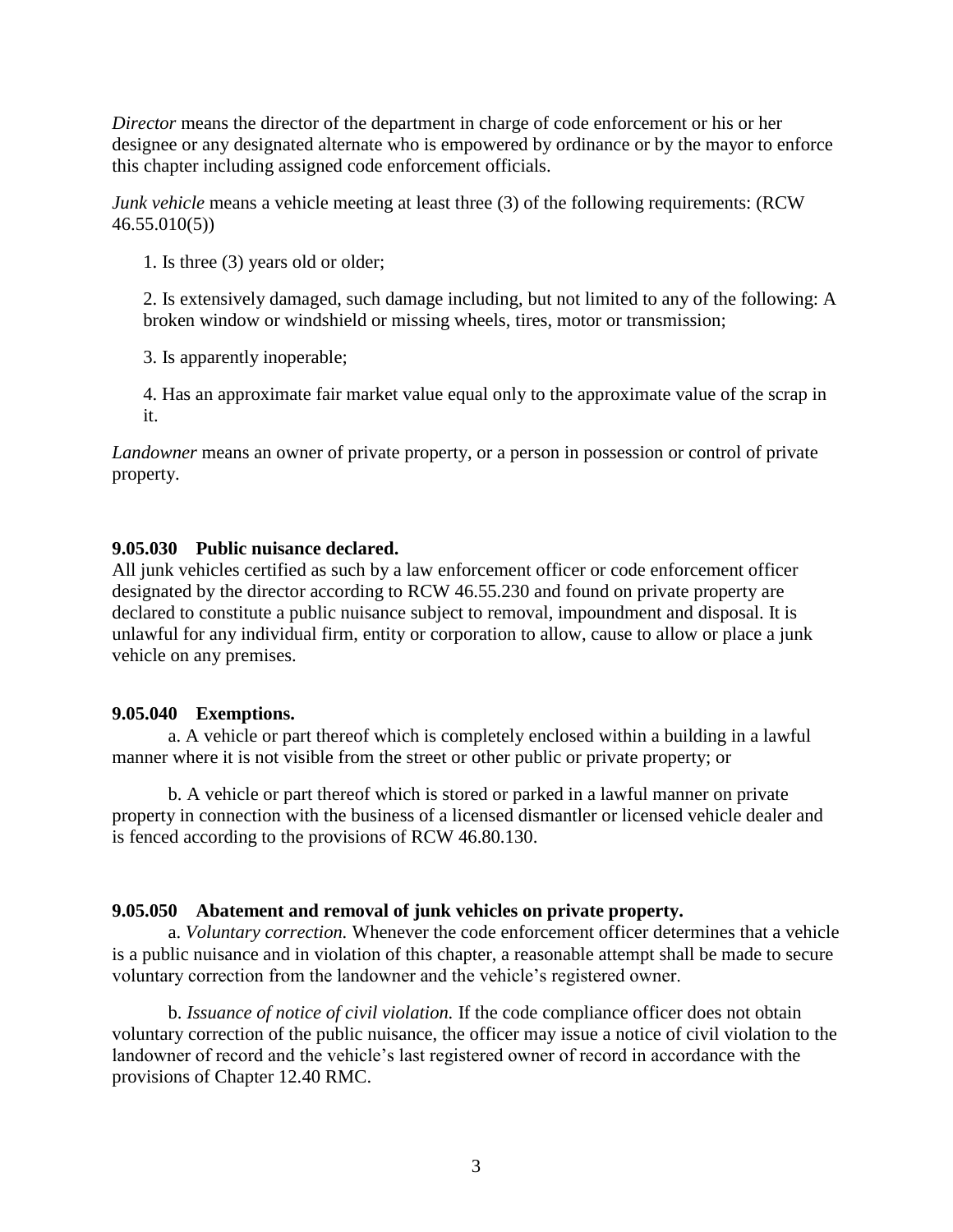c. *Content.* For violations of this chapter, the notice of civil violation shall contain the information as outlined in Section 12.40.030, and shall also include the following information about the vehicle(s):

1. The name and address of the landowner of record upon whose property the vehicle is located;

2. The name and address of the vehicle's last registered owner of record provided license or vehicle identification numbers are available;

3. The vehicle description including: the license plate number and/or the vehicle identification number (to the extent known); the model year; the make; and the factors which render the vehicle a public nuisance;

4. The street address of a description sufficient for identification of the property where the vehicle is located; and

5. The required corrective action and a date and time by which the correction must be completed.

### **9.05.060 Violation – Penalty.**

a. *Civil code enforcement action.* Any violation of any provision of this chapter is a civil violation as provided for in Chapter 12.40 RMC for which a monetary penalty may be assessed and abatement may be required as provided therein.

b. *Criminal offense*. In addition to or as an alternative to any other penalty provided in this chapter or by law, any person who violates any provision of the Ruston City Code may be charged criminally, pursuant to RMC 12.40.080(b).

c. *Civil infraction*. In addition to or as an alternative to any other penalty provided in this chapter or by law, any person who violates any provision of this chapter may be issued a class 1 civil infraction pursuant to RCW 7.80.120, as currently enacted or hereafter amended, and Chapter 9.22 RMC.

**Section 2. Severability**. If any section, sentence, clause or phrase of this Ordinance should

be held to be unconstitutional by a court of competent jurisdiction, such invalidity or

unconstitutionality shall not affect the validity or constitutionality of any other section, sentence,

clause or phrase of this Ordinance.

**Section 3. Publication.** This Ordinance shall be published by an approved summary

consisting of the title.